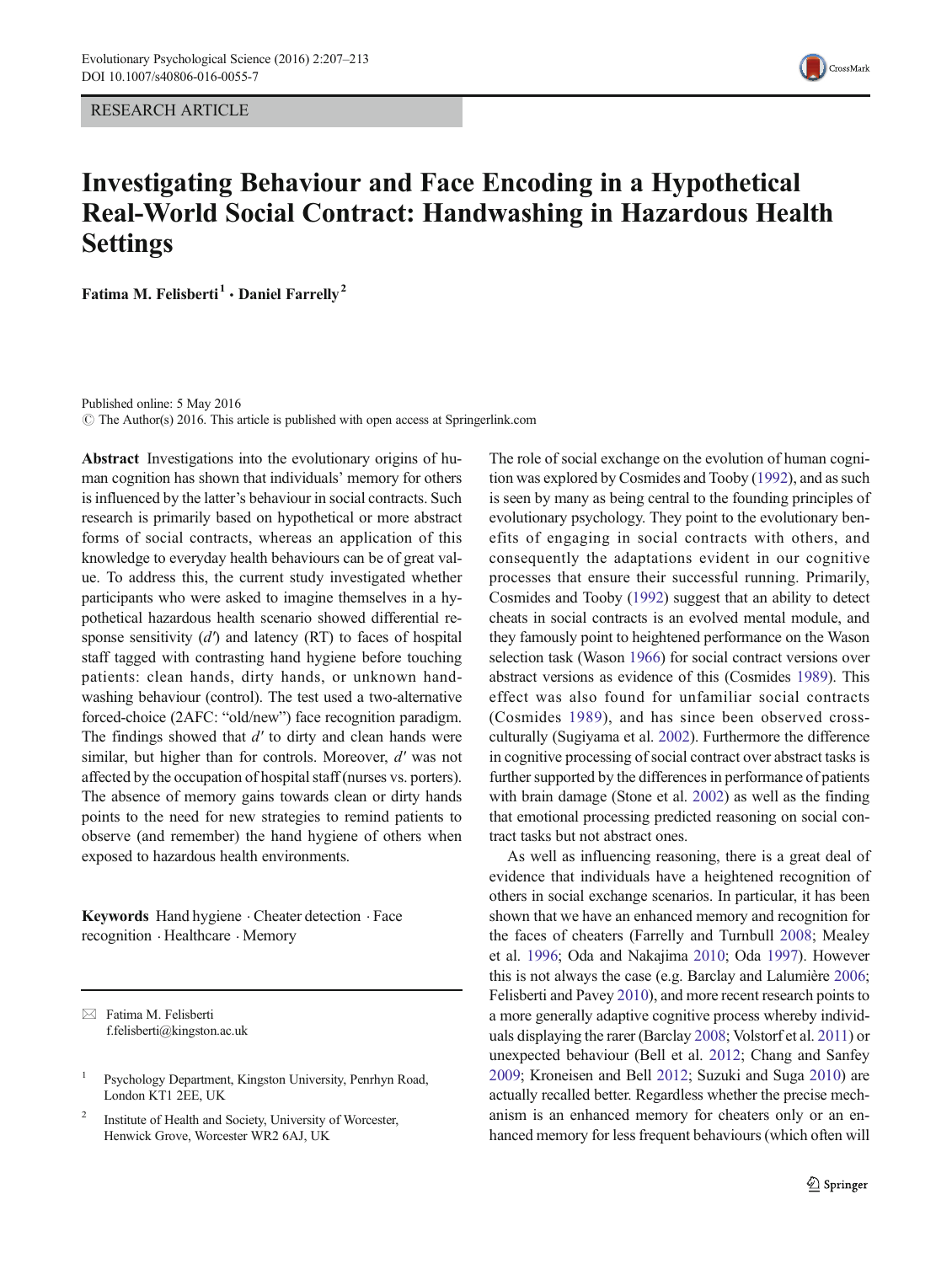be cheating), it is clear from the evidence that humans have an adaptive attention and memory for individuals in social exchanges (Bell and Buchner [2012\)](#page-6-0).

The research into social exchanges has used a diverse range of scenarios to explore this. This includes every day examples such as tipping in restaurants (e.g. Farrelly and Turnbull [2008\)](#page-6-0), artificial economic games such as the Prisoner's Dilemma (Volstorf et al. [2011\)](#page-6-0) or hypothetical social contracts such as "If a man eats cassava root, then he must have a tattoo on his face" (Cosmides and Tooby [1992\)](#page-6-0). However what is currently missing is an investigation of more applied social contracts, where certain social exchanges can be very important. For example, certain social exchanges can greatly influence an individual's health or wellbeing, so an understanding of reasoning and cognition here can be very informative and be used as the basis of real world interventions that can benefit the general public.

The aim of the current studies, therefore, is to investigate the applied social contract of hand-washing in health-care settings. When it comes to health care associated infections, the World Health Organization considers hand-washing the most important element for health care workers (HCWs) to attend to, to prevent their further spread (WHO [2009](#page-6-0)). Therefore, hand-washing is essential in the battle against crosstransmission of infectious microorganisms in high-risk environments. In response, a number of initiatives have been developed to increase hand hygiene amongst HCWs, such as the National Patient Safety Agency campaign entitled 'clean your hands', launched in the UK in 2004 (now defunct). Such initiatives can help greatly when properly executed, as a decrease in contamination when medical staff wore gloves or hand antisepsis during patient care shows (Pittet et al. [1999](#page-6-0)). However, despite the clear benefits of good hand hygiene the actual levels of compliance amongst HCWs can be quite low, often below 10 % (Longtin et al. [2011;](#page-6-0) Sladek et al. [2008\)](#page-6-0) showing that much is needed to be done to improve HCW compliance with good hand hygiene (Salmon et al. [2015\)](#page-6-0).

Recently, attention has turned from targeting HCWs to the patients' role in encouraging and promoting good hand hygiene amongst different HCWs. A systematic review examined previous research on the effectiveness of different strategies to encourage patient participation in supporting hand hygiene amongst HCWs (Davis et al. [2015](#page-6-0)). It found that most studies focused on patients' intentions rather than their actual behaviour when it came to reminding HCWs to wash their hands. It concluded that future research would benefit from using more objective measures of patient behaviour, since only one study observed whether patients actually reminded HCWs of hand hygiene (Lent et al. [2009\)](#page-6-0).

The willingness and confidence to question hand-washing behaviour may well rest on patients' memory of those HCWs that adhere to the protocol and those that do not. Therefore, it is our contention that hand-washing can be viewed as a social contract between HCWs and patients, whereby HCWs must wash hands before executing their tasks (cost) in the hospital environment before receiving their wages (benefit), in line with the social contract theory (Cosmides and Tooby [1992\)](#page-6-0). However, due to the hazardous nature of potential outcomes, it is possible that attention to additional violations may play a role, such as those in Hazard Management rules. These involve scenarios where behaviour can result in hazardous outcomes, so that risk is reduced (e.g. if you enter a building site, you must wear a hard-hat) (Fiddick et al. [2000\)](#page-6-0). Research has shown that reasoning about these rules activates different parts of the brain (Ermer et al. [2006;](#page-6-0) Fiddick et al. [2005](#page-6-0); Stone et al. [2002\)](#page-6-0) and violations evoke different emotions (Fiddick [2004](#page-6-0)) than with social contract rules. Farrelly and Turnbull [\(2008](#page-6-0)) found, however, that individuals who violated both types of rules were remembered better than those that adhered to them. From this they conclude that although different cognitive processes may be involved in the two types of rules, an overall "look for rule violators" algorithm is observed in how such processes affect face recognition behaviour (Farrelly and Turnbull [2008](#page-6-0)). This would be adaptive, as it is useful to remember individuals whose behaviour may put you in jeopardy as well as being cheated on. This will also be particularly relevant to behaviours such as handwashing behaviour, where violations by others of such social contracts can eventually have hazardous outcomes for individuals. Therefore, despite a potential ambiguity in how social contracts of HCW handwashing behaviour may also apply to hazard management rules, overall it can be expected that it will have the same impact on patients' attention and memory.

Based on this above, an enhanced memory for the rarer behaviour in such contracts (e.g. breaking the contract) would be adaptive (Chang and Sanfey [2009](#page-6-0)). Furthermore, if individuals believe that the trustworthiness of certain occupations is a reliable predictor of future behaviour in social contracts, then this may well affect how accurately those professionals will be remembered. Accordingly, HCWs' hand hygiene could play an important role in patients' memory as such occupations can be considered high in trustworthiness. Hence, it is worth investigating if nurses and doctors would be better remembered when they did not wash their hands (low trustworthy behaviour) than when they did (high trustworthy behaviour), as the former would be considered a less frequent or unexpected behaviour (similar to Suzuki and Suga [2010\)](#page-6-0). No significant differences are expected for individuals in lower trustworthy occupations in clinical settings (e.g. porters). In other words, a better understanding about how incongruence in occupations and behaviours affect memory may enable us to address the noted reluctance of patients to question HCWs about their hand-washing behaviour (McGuckin et al. [2001](#page-6-0), [2004\)](#page-6-0).

Here we investigated whether participants showed variations in response sensitivity  $(d')$ , biases  $(C)$ , and reaction time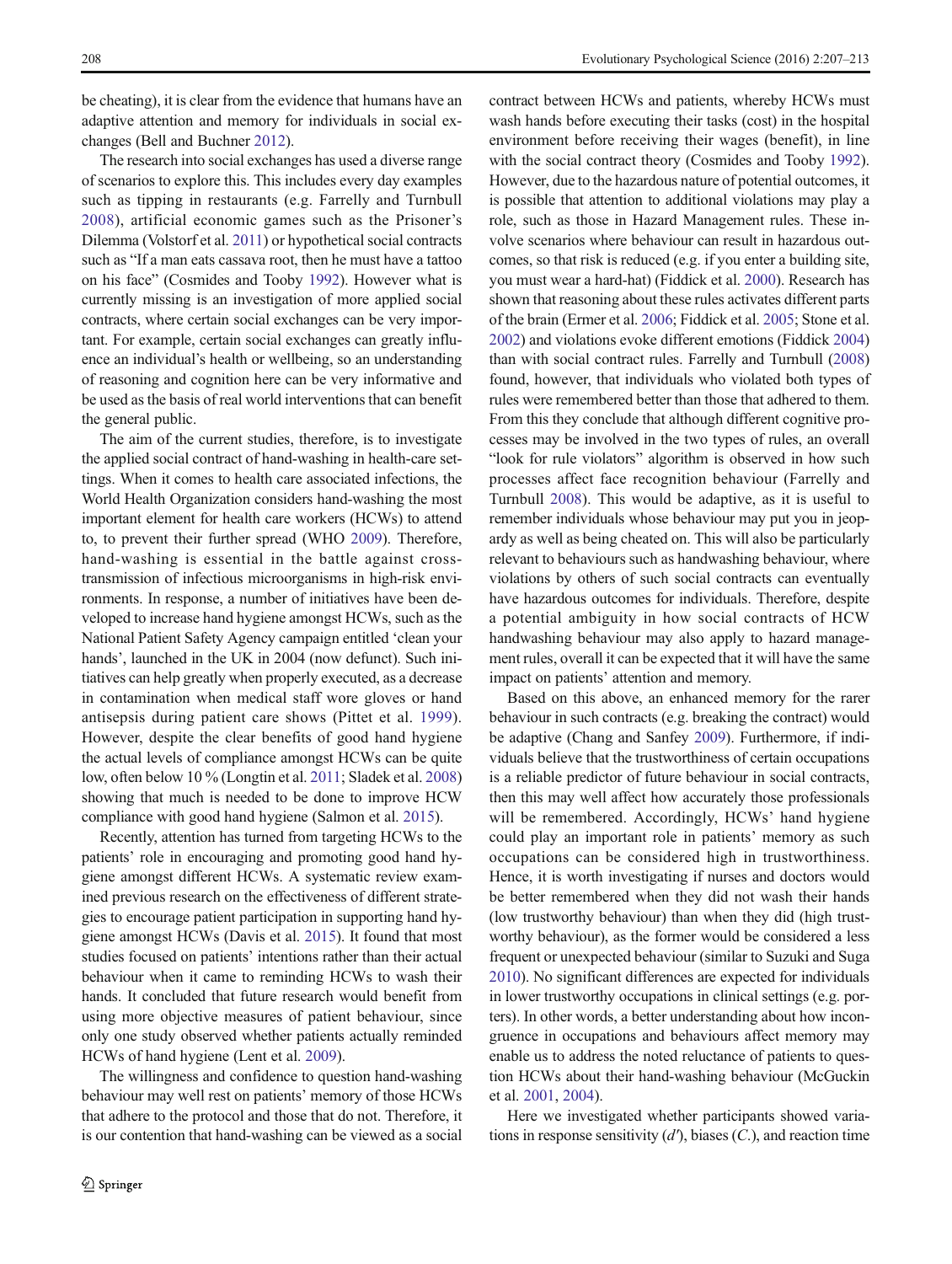(RT) to faces of hospital staff linked to different hand-washing behaviours in different scenarios (Experiments 1 and 2). Experiment 3 investigated how different staff occupations affected face recognition. Furthermore, across the three experiments different forms of encoding were used (group, individual and par encoding) in order to examine different instances of real life situations in which people will need to encode faces (such as a face amongst a group of others, a face on its own, or a face compared with one other), such as would happen in a hospital setting. These different experimental paradigms test different memory loads during encoding, in order to investigate if variations of these affects information retrieval.

Overall it is hoped that an investigation into the adaptive processes that mediate memory and recognition of HCWs and their behaviour in handwashing contexts can inform future interventions and research. This is because it can shed light on what patients go through when faced with violations of this exchange, and may be used in the future to encourage reporting behaviour and/or prevention of cheating behaviour by HCWs, with the ultimate goal of increasing hand-washing behaviours in health-care settings.

# Method

## Participants

In Experiment 1, there were 32 participants (27 females; M age = 22 years,  $SD=4$ ), 30 in Experiment 2 (26 females; M age = 22 years,  $SD = 4$ ), and 48 in Experiment 3 (42 females;  $M$  age = 26 years,  $SD = 6$ ). Although the participants were university students recruited via opportunity sampling, they were enrolled in one of UK's most ethnically and economically diverse student populations ([http://www.kingston.ac.uk/](http://www.kingston.ac.uk/aboutkingstonuniversity/equality-diversity-and-inclusion/) [aboutkingstonuniversity/equality-diversity-and-inclusion/\)](http://www.kingston.ac.uk/aboutkingstonuniversity/equality-diversity-and-inclusion/) representing over 100 countries. All participants had normal or corrected-to-normal vision.

Participants were informed that the experiment was about memory for faces, but no further details about the experiment were given.

## **Materials**

Black and white photographs of the faces of 12 males and 12 females were selected from the Sheffield database ([https://](https://www.sheffield.ac.uk/eee/research/iel/research/face) [www.sheffield.ac.uk/eee/research/iel/research/face\)](https://www.sheffield.ac.uk/eee/research/iel/research/face). The frontal head-shot photographs ( $126 \times 154$  pixels) stood against a black background and had neutral expressions. Twelve faces (50 % females) had to be memorized in groups of four faces (two males, two females), individually, or in pairs (one male, one female). The other 12 non-encoded faces were used in the subsequent recognition test. The experimental setup was

similar to the one described in previous studies (Felisberti and Pavey [2010\)](#page-6-0).

In the case of group encoding, the four photos were presented in one of four positions: upper left, upper right, lower left and lower right quadrants. Pairs of faces were presented on a horizontal plane, on the left and right side of a central fixation point. Individual images were presented on the centre of the screen. The viewing angle was  $6 \times 5$  ° at approximately 60 cm from the centre of the monitor. E-Prime 2.0 (Psychology Software Tools, Pittsburgh, PA) was used to design and present the face recognition test.

## Procedure

Hospital Scenario At the start of the test, participants read the following scenario on the screen (Fig. 1):

Jamie had a serious car accident and sustained a large gash to her leg that required 20 stitches. She had to stay in hospital to recover fully from her injuries. While there she observed the medical staff working in her ward. Next you will see slides with some of the medical staff. Before each slide there is a brief description of their hand-washing behavior. Your task is to memorise the faces and their behavior.

The screen following the scenario showed the behavioural descriptors, reporting either that the person/pair/ group (i) washed their hands after touching each of the patients in the ward (i.e. "clean hands"); (ii) never washed their hands after touching each of the patients in the ward (i.e. "dirty hands"); or (iii) only passed through the ward and did not touch the patients (i.e. "neutral"). The order of the presentation of the three groups was randomized and counterbalanced.

In Experiment 1, participants had to read a screen with a behavioural tag (unrestricted time), which was followed by a screen with a group of four faces. The duration of the face memorization was 6 s/group. The face encoding duration was short to examine recognition when the time for top-down cognitive processing was restricted.



Fig. 1 Schematic representation of the core experimental setup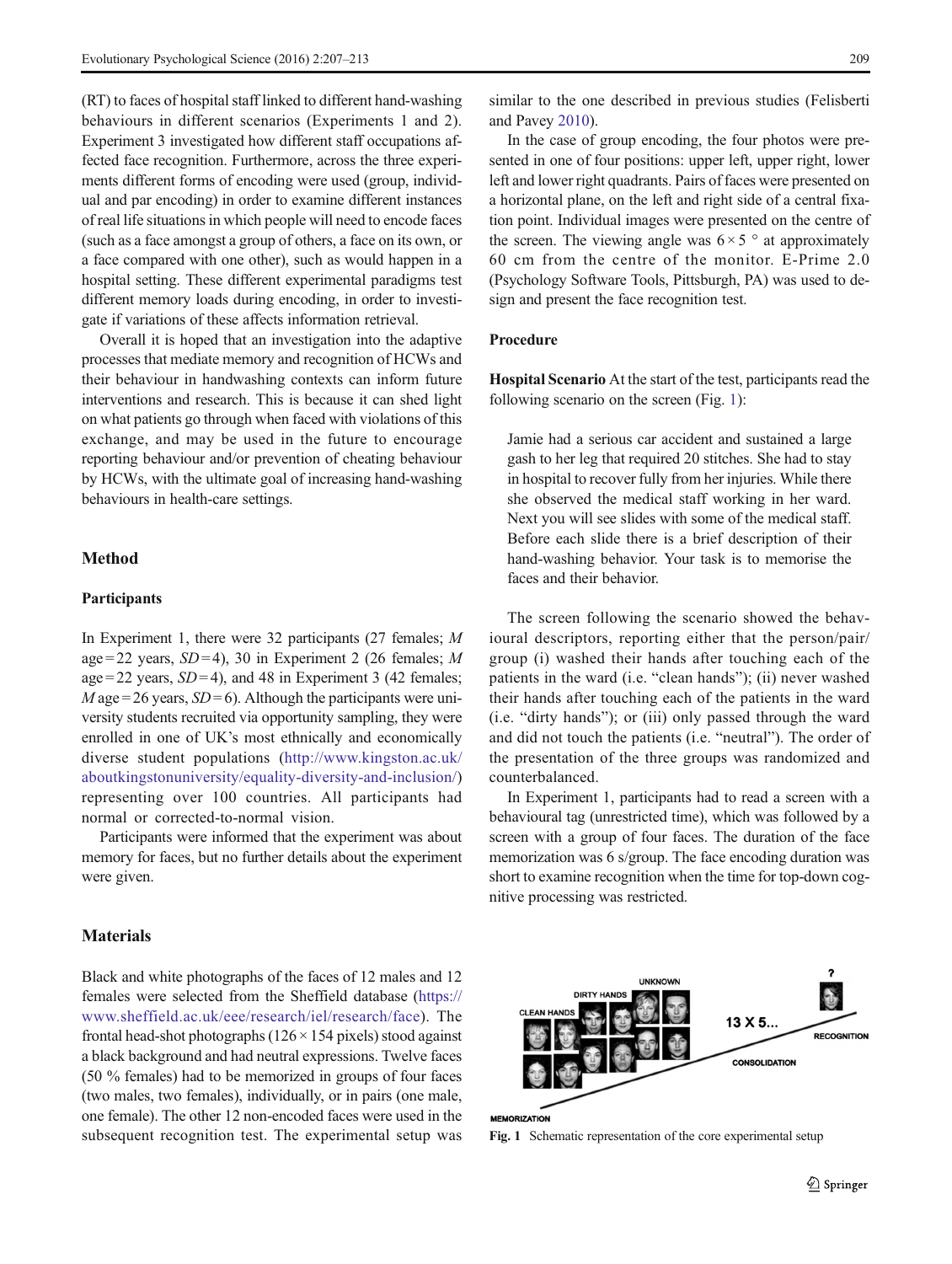In Experiment 2, the faces were presented individually and with their own behavioural descriptor. The encoding duration of each face was 10 s (which included the time to read the behavioural tags). The longer encoding duration than in the previous experiment aimed at increasing the time for topdown cognitive processing.

In Experiment 3, the behavioural descriptors included the staff occupations, which were either high trustworthy ('nurse') or low trustworthy ('porter'), otherwise they were similar to the ones in Experiments 1 and 2. The descriptors were followed by a screen with pairs of faces. The duration of the presentation of each of pair of faces was 3 s, an intermediate encoding duration in relation to previous experiments.

In all three experiments, the memorization task was followed by a simple multiplication task lasting 3–5 min. In the following recognition test, a face was presented (either an encoded or a new face) and participants had to answer if they had seen that face before ("old—yes"/"new—no").

#### Data Analysis

The participants' raw accuracy data was analysed in the framework of the signal detection theory (Green and Swets [1974;](#page-6-0) Macmillan [2002;](#page-6-0) Macmillan and Creelman [2004\)](#page-6-0). The participants' ability to discriminate between 'signal' (i.e. encoded faces) and 'noise' (i.e. new faces) was estimated from the hit rate and the false alarm rate probabilities, which were converted into z-scores; the difference between z-transformed probabilities is the discriminability index or response sensitivity (d′ or d prime), which in other words is a measure of the strength of the signal. An adjustment was used when the hit rate was 100 % to avoid infinite d′ values (Hautus [1995](#page-6-0)). The criterion  $(C)$  is referred to as response bias, and it refers to the point where the noise and signal distributions cross over (i.e.,  $C=0$  and  $\beta = 1$ ). Negative values indicate a bias towards responding "yes" (i.e. liberal criterion), whereas positive values indicate a bias towards "no" (i.e. stricter criterion).

The repeated-measures ANCOVA had the behavioural descriptors tagged to faces as the within-participant factors (i.e. handwashing behaviour). The dependent variables were the d ′, response bias, and the RT. Due to the small number of males in the samples, the gender of the participants was always used as a covariate. All pair-wise comparisons were carried out using Bonferroni adjustments.

## **Results**

### Experiment 1—Group Encoding

This experiment aimed to test the effectiveness of brief encoding of groups of faces belonging to medical staff with different handwashing behaviours in the hypothetical hospital scenario, which were tagged to the encoded faces (dirty, clean, neutral hands/control). The encoding duration was 6 s per group of four faces and the time allocated to reading the be-havioural tags was not restricted. Table [1](#page-4-0) shows the mean, S.E., and 95 % confidence interval for all three behaviours.

The d' to staff faces was significantly associated with their hand-washing behaviour  $(F(2,60) = 3.92, p = 0.025,$  $p\eta^2$ =0.12; moderate effect size). Participants remembered the faces of medical staff with dirty hands better than the controls ( $p = 0.02$ ). There was no difference in d' between staff with clean or dirty hands ( $p=1.0$ ), nor between clean hands and controls  $(p=0.06)$ .

The response bias  $(C)$  to faces was also significantly associated with their hand-washing behaviour  $(F(2,60) = 4.02$ ,  $p=0.02$ ,  $p\eta^2=0.12$ ; moderate effect size). The C for staff with clean and dirty hands was more relaxed than for controls  $(p=0.02$  and  $p=0.01$ , respectively). In other words, they tended to say "yes" to faces linked to clean and dirty hands, even when they might have been wrong, whereas this bias was either absent or inverse in the control/neutral group (Fig. [2a\)](#page-5-0).

There were significant RT differences associated with staff hand-washing behaviours  $(F(2,60) = 5.04, p = 0.009,$  $p\eta^2$ =0.14). The RT for clean hands tended to be faster than for dirty hands and controls, but no statistically reliable differences between the three groups were found (Fig. [2c\)](#page-5-0).

#### Experiment 2—Individual Encoding

This experiment aimed at examining the effectiveness of individual face encoding with longer exposure for each face than in Experiment 1, which was brief (6 s for four faces). Although participants accuracy to the encoded faces in the previous experiment were relatively high (i.e. well above chance level), there was the possibility that the time to encode the faces linked to the behavioural descriptors was not long enough. Therefore, in this experiment the time to encode each face was increased to 10 s.

The d' to faces of medical staff was not linked to their handwashing behaviour ( $F(2,56) = 1.08$ ,  $p=0.35$ ,  $p\eta^2 = 0.04$ ) and nor was  $C (F(2, 56) = 1.11, p = 0.34, p\eta^2 = 0.04)$ . Further studies are needed to clarify if the lack of associations was due to the higher response accuracy in comparison to the first experiment, since participants here had more time to encode the faces. As with the other variables, RT was not associated their hand-washing behaviours  $(F(2,56)=2.03, p=0.14,$  $p\eta^2$ =0.07) (Fig. [2\)](#page-5-0).

## Experiment 3—Pair Encoding and Occupation

The aim here was to examine if the occupation of hospital staff interfered with the recognition of faces linked to different hand-washing behaviours.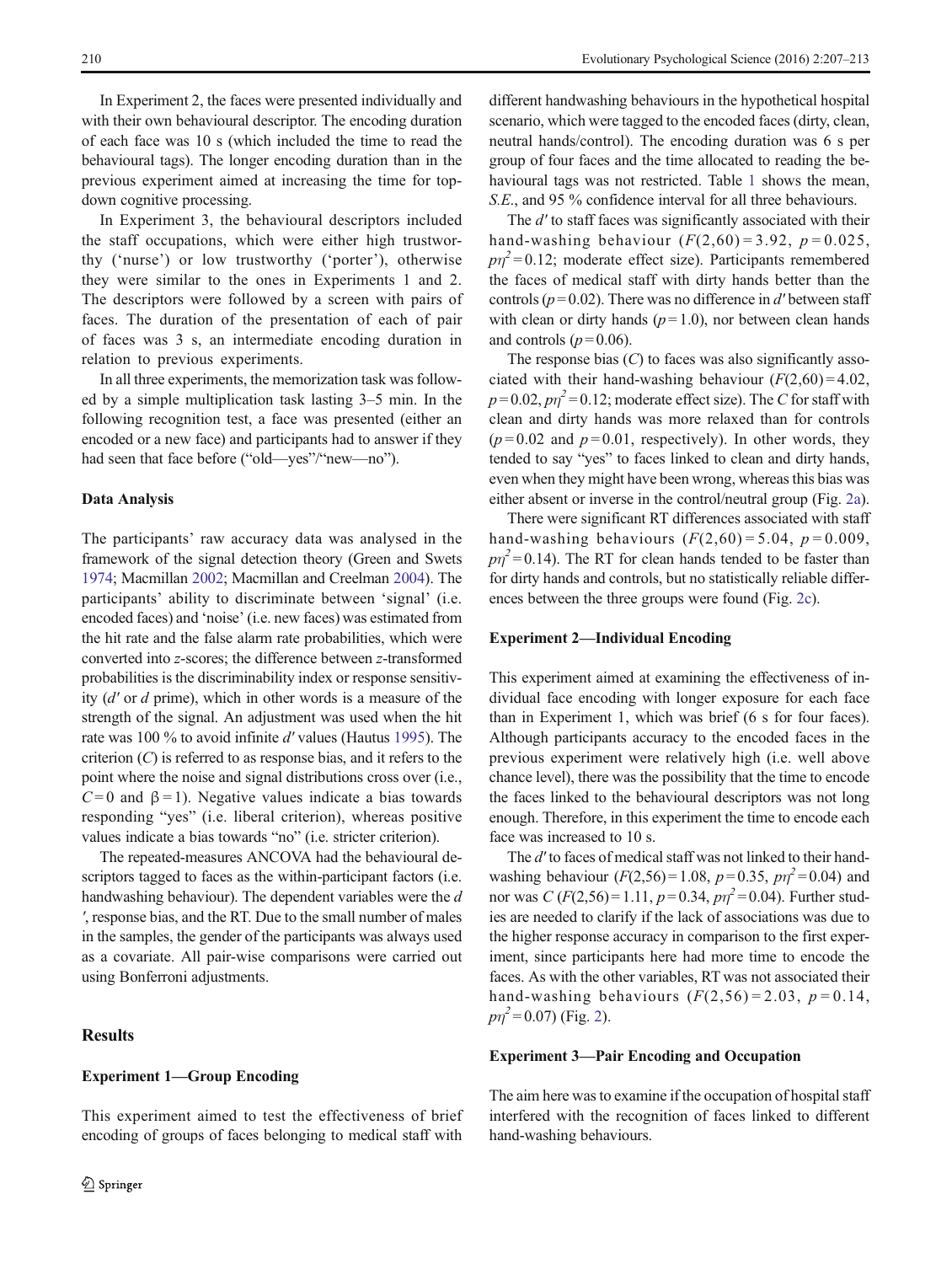<span id="page-4-0"></span>**Table 1** The response sensitivity  $(d')$ , response bias  $(C)$ , and reaction time  $(RT)$  in Experiments 1–3

| Group encoding $(N=32)$      |                           |                                 |                         |
|------------------------------|---------------------------|---------------------------------|-------------------------|
| Hand-washing behaviour       | d'                        | $\mathcal C$                    | $RT$ (ms)               |
| Clean                        | 1.94(0.13)[1.67, 2.20]    | $-0.11$ (.07) [ $-0.25, 0.03$ ] | 1421 (82) [1253, 1586]  |
| Dirty                        | 2.02 (.18) [1.66, 2.39]   | $-0.16(.07)$ [ $-0.31, -0.04$ ] | 1569 (94) [1378, 1761]  |
| Neutral                      | 1.55 (.12) [1.31, 1.80]   | $0.10$ (.06) [-0.02, 0.21]      | 1527 (102) [1318, 1735] |
| Individual encoding $(N=32)$ |                           |                                 |                         |
| Clean                        | 2.73 (.17) [2.37, 3.08]   | $-0.09$ (.09) [ $-0.28$ , 0.09] | 1169 (92) [980, 1358]   |
| Dirty                        | $2.66(.18)$ [2.28, 3.03]  | $-0.05$ (.09) [ $-0.22$ , 0.13] | 1075 (55) [964, 1187]   |
| Neutral                      | $2.36(.16)$ [2.03, 2.69]  | $0.10$ (.09) [-0.09, 0.28]      | 1102 (62) [975, 1230]   |
| Occupation encoding $(N=48)$ |                           |                                 |                         |
| Clean (nurses)               | 2.36 (.15) [2.06, 2.66]   | $-0.09$ (.10) [ $-0.28$ , 0.10] | 1251 (60) [1130, 1373]  |
| Clean (porters)              | $2.37(.16)$ [2.06, 2.69]  | $-0.13$ (.11) [ $-0.34$ , 0.08] | 1375 (80) [1214, 1536]  |
| Dirty (nurses)               | $2.45$ (.18) [2.01, 2.80] | $-0.15$ (.08) [ $-0.20$ , 0.08] | 1198 (45) [106, 1289]   |

The sample mean, standard error and the 95 % confidence interval (in brackets) are given. Tagged hand-washing behaviours: dirty, clean, and neutral N number of participants

Dirty (porters) 2.35 (.18) [1.99, 2.71] −0.05 (.08) [−0.30, 0.10] 1362 (61) [1238, 1485] Neutral (nurses) 2.23 (.16) [1.91, 2.56] −0.06 (.07) [−0.21, 0.09] 1258 (61) [1135, 1381] Neutral (porters) 2.44 (.16) [2.12, 2.76] −0.10 (.09) [−0.27, 0.08] 1402 (56) [1289, 1515]

The d' to the grouped faces of nurses and porters did not vary significantly with their hand-washing behaviour  $(F<1)$ . In line with  $d'$ , C values also did not vary with porters and nurses hand-washing behaviour  $(F<1)$ .

No statistically reliable differences between the three handwashing conditions were observed  $(F<1; Fig. 2c)$  $(F<1; Fig. 2c)$  $(F<1; Fig. 2c)$ . However, a pairwise comparison revealed significant RT differences associated with staff occupation in general  $(p=0.002)$ , whereby participants were faster at recognizing faces of nurses than porters across all handwashing conditions.

## **Discussion**

Overall, these findings offered only partial support for an enhanced memory of faces linked to lack of hygiene in health settings. However, there were important and interesting findings across the three experiments worthy of further consideration.

When participants were asked to memorize the faces presented in groups and for a short duration there was increased recognition sensitivity to staff who did not wash their hands (Experiment 1). This suggests some evidence of an adaptive memory for violators (Cosmides and Tooby [1992](#page-6-0)). However this was only observed when compared to staff in a neutral setting (i.e. where the contract of hand-washing was not relevant). Further evidence of this was the response bias for groups of staff labelled as adhering to (washing hands) or violating (not washing hands) the social contract, compared to those whose behaviour was not relevant to the social contract (did not come into contact with patients). Neither of these effects were present when staff was presented individually in the memorization phase (Experiment 2). As there was more time for encoding in the second test, it may be that any effect of an adaptive memory for cheats or cooperators in social contracts only works as a heuristic when encoding time is limited. The occupation and hand-washing behaviour did not affect the participants' recognition of staff (Experiment 3). In other words, as opposed to previous research mentioned above, unexpected or incongruent information in relation to trustworthiness of staff (as presented from their occupation and behaviour) did not lead to an enhanced memory. Nonetheless, there was a faster RT to nurses than porters, albeit for all three hand-washing behaviours.

Do these results suggest that participants did not accurately perceive hand-washing and patient interaction as part of a social contract? This is unlikely, since it has been shown that an adaptive memory for cheats is found even with unfamiliar or artificial social contracts (Cosmides and Tooby [1992](#page-6-0)). However, what about the potential role of hazard management, as mentioned previously? Although it is argued that any such role in social contracts like handwashing would lead to the same behavioural outcomes, there may still be differences in terms of the strength of their relative effects. Farrelly and Turnbull [\(2008\)](#page-6-0) found that overall, faces of individuals in social contracts overall were remembered better than those in hazard managements, even though cheaters were better remembered in both rules. Therefore, it is possible that the strength of purely hazard management rules on memory is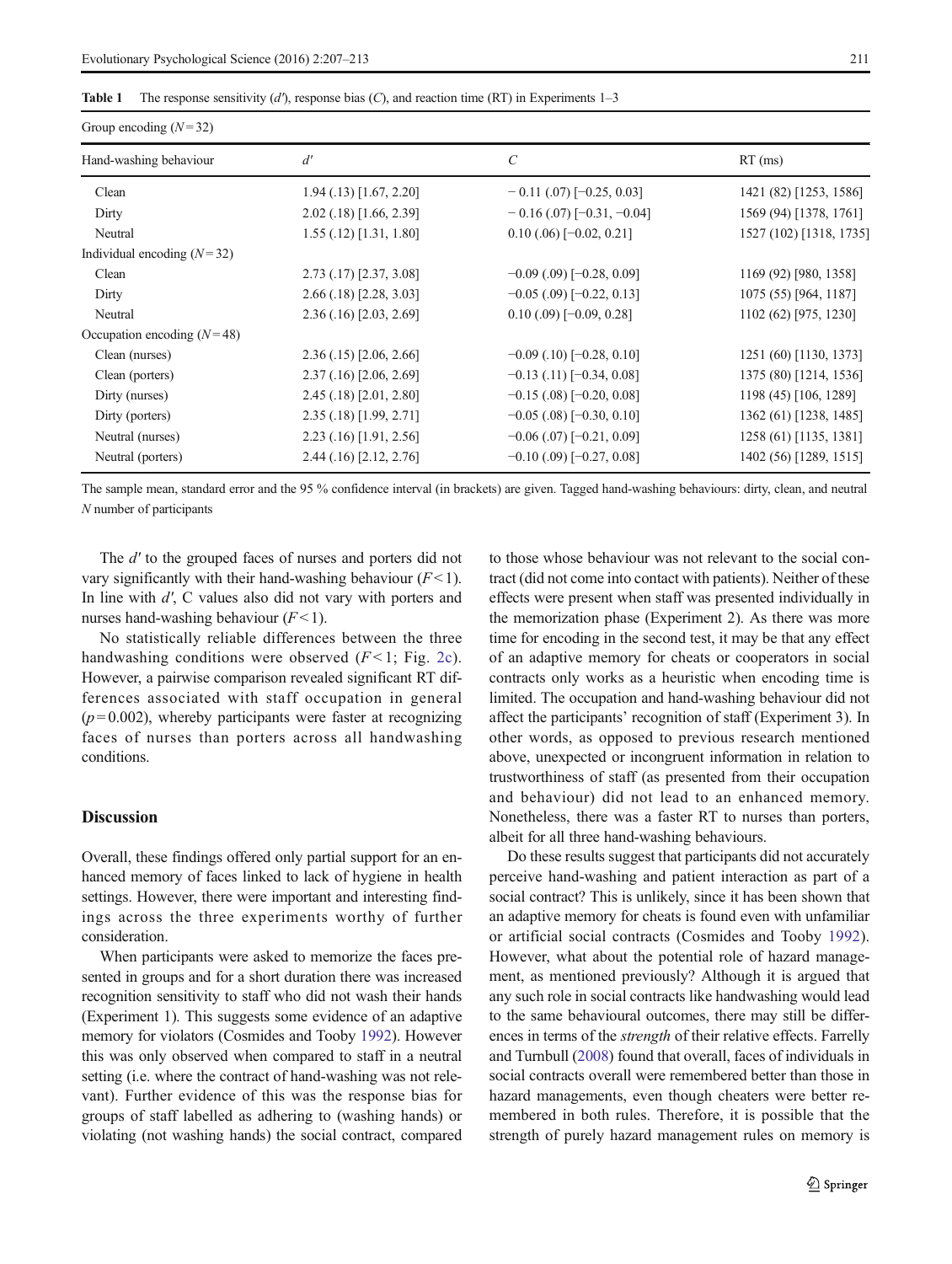<span id="page-5-0"></span>

Fig. 2 The response sensitivity (a), response bias (b) and the reaction time (c) to faces of hospital staff tagged with different hand-washing behaviours (clean, dirty, neutral). There were three types of face encoding: "group encoding" (Expt. 1), "individual encoding" (Expt. 2), and "pair encoding" (Expt. 3)

less than for social contracts, and the lack of support for an enhanced memory of faces in these handwashing scenarios may suggest that participants were viewing these as purely hazard management scenarios and not social ones. This is unlikely, as argued previously many social contracts such as handwashing may also be hazardous for the health of others (for example, the social contract of not using a mobile phone while driving). Furthermore, the lack of clear differences between the memory of cheats and non-cheats in handwashing scenarios is contrary to what was found by Farrelly and Turnbull ([2008](#page-6-0)) with purely hazard management rules (such as wearing a hard-hat on a building site). Overall, this suggests that any ambiguity in what type of rule or contract handwashing actually represents cannot account for the pattern of results observed in this research.

A further consideration is that although the role of porter was chosen for ecological validity (i.e. common occupation in clinical settings where hand-washing is important, but not primary HCWs), they may well be viewed as trustworthy as nurses, and as playing an important role in patient care and well-being. However, nurses were recognized faster overall than porters, which suggests occupations did influence how participants processed the faces of individuals in the study. This may be due to alternative explanations other than trustworthiness, such as differences in perceived status. Finally, another possible reason for the lack of significant findings in these experiments is that the effect was not strong enough in artificial laboratory settings with non-clinical participants. Hence, one clearly important advancement of this research is to involve real patients as participants in an actual clinical setting, where hand-washing behaviour is an important and pertinent aspect for their time in hospital.

The present study has benefits to add to the existing literature on the patient's role in promoting hand-washing behaviour in HCWs by examining actual behaviour, rather than intentions, which is the case with the majority of existing studies. The absence of a strong memory advantage towards specific behaviours suggests that, in addition to reminders about the importance of washing one's hands, we need to devise strategies to remind people of the importance to observe (and accurately remember) the hand-washing behaviour of others in health environments. The current experiments introduce a novel approach to this, and future research highlighted above can offer a valuable means by which this can be better understood, and eventually shape successful interventions in clinical settings so that hand-washing by all is increased.

Acknowledgments We would like to thank the research assistant Tor-Arne Haugland for most of the data collection. This study was partially supported by the Staff Research Capability Fund from Kingston University London to FMF.

Compliance with Ethical Standards The University Ethics Committee approved these experiments, which were conducted according to the ethical standards of the Declaration of Helsinki 1964.

Open Access This article is distributed under the terms of the Creative Commons Attribution 4.0 International License (http:// creativecommons.org/licenses/by/4.0/), which permits unrestricted use, distribution, and reproduction in any medium, provided you give appropriate credit to the original author(s) and the source, provide a link to the Creative Commons license, and indicate if changes were made.

# References

- Barclay, P. (2008). Enhanced recognition of defectors depends on their rarity. Cognition, 107, 817–828.
- Barclay, P., & Lalumière, M. L. (2006). Do people differentially remember cheaters? Evolution and Human Behavior, 17, 98–113.